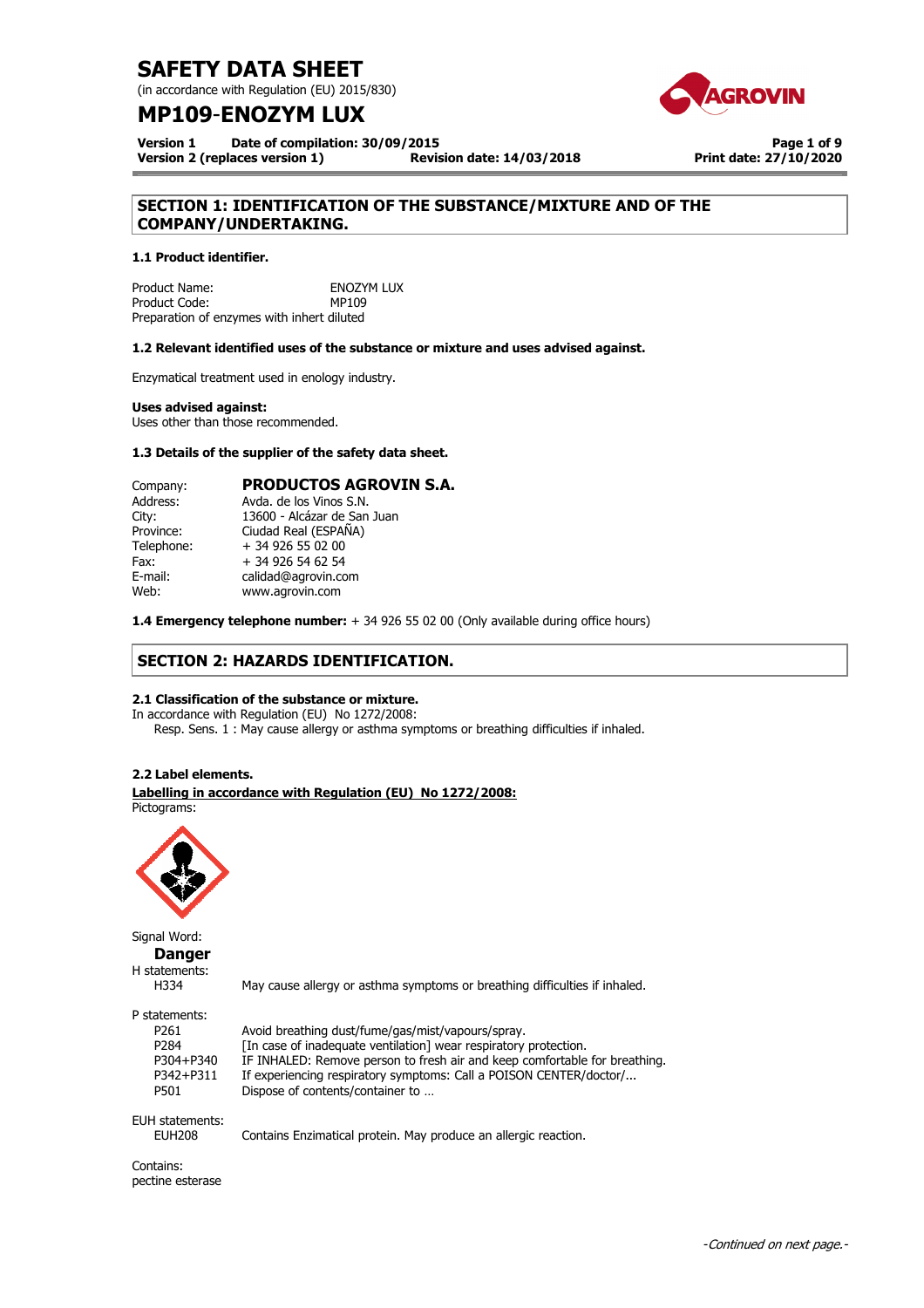(in accordance with Regulation (EU) 2015/830)

## **MP109**-**ENOZYM LUX**

**Version 1 Date of compilation: 30/09/2015** 

**Version 2 (replaces version 1) Revision date: 14/03/2018**



**Page 2 of 9 Print date: 27/10/2020**

Polygalacturonase Lyase, pectin

## **2.3 Other hazards.**

The product may have the following additional risks: Cross-sensitisation.

## **SECTION 3: COMPOSITION/INFORMATION ON INGREDIENTS.**

### **3.1 Substances.**

Not Applicable.

### **3.2 Mixtures.**

Substances posing a danger to health or the environment in accordance with the Regulation (EC) No. 1272/2008, assigned a Community exposure limit in the workplace, and classified as PBT/vPvB or included in the Candidate List:

|                                                                                     |                   |                    | (*)Classification - Regulation (EC)<br>No 1272/2008 |                                           |
|-------------------------------------------------------------------------------------|-------------------|--------------------|-----------------------------------------------------|-------------------------------------------|
| <b>Identifiers</b>                                                                  | <b>Name</b>       | <b>Concentrate</b> | <b>Classification</b>                               | specific<br>concentration<br><b>limit</b> |
| CAS No: 56-81-5<br>EC No: 200-289-5<br>Registration No: 01-<br>2119471987-18-XXXX   | [1] glycerol      | $25 - 75%$         |                                                     |                                           |
| Index No: --<br>CAS No: 9025-98-3<br>EC No: 232-807-0<br>Registration No:<br>Exempt | pectine esterase  | $1 - 10%$          | Resp. Sens. 1,<br>H334                              |                                           |
| CAS No: 9032-75-1<br>EC No: 232-885-6<br>Registration No:<br>Exempt                 | Polygalacturonase | $1 - 10 \%$        | Resp. Sens. 1,<br>H334                              |                                           |
| CAS No: 9033-35-6<br>EC No: 232-894-5<br>Registration No:<br>Exempt                 | Lyase, pectin     | $1 - 10 \%$        | Resp. Sens. 1,<br>H334                              |                                           |

(\*)The complete text of the H phrases is given in section 16 of this Safety Data Sheet.

[1] Substance with a Community workplace exposure limit (see section 8.1).

## **SECTION 4: FIRST AID MEASURES.**

## **4.1 Description of first aid measures.**

In case of doubt or when symptoms of feeling unwell persist, get medical attention. Never administer anything orally to persons who are unconscious.

### **Inhalation.**

Take the victim into open air; keep them warm and calm. If breathing is irregular or stops, perform artificial respiration.

### **Eye contact.**

Remove contact lenses, if present and if it is easy to do. Wash eyes with plenty of clean and cool water for at least 10 minutes while pulling eyelids up, and seek medical assistance.

### **Skin contact.**

Remove contaminated clothing. Wash skin vigorously with water and soap or a suitable skin cleaner. NEVER use solvents or thinners.

### **Ingestion.**

If accidentally ingested, seek immediate medical attention. Keep calm. NEVER induce vomiting.

### **4.2 Most important symptoms and effects, both acute and delayed.**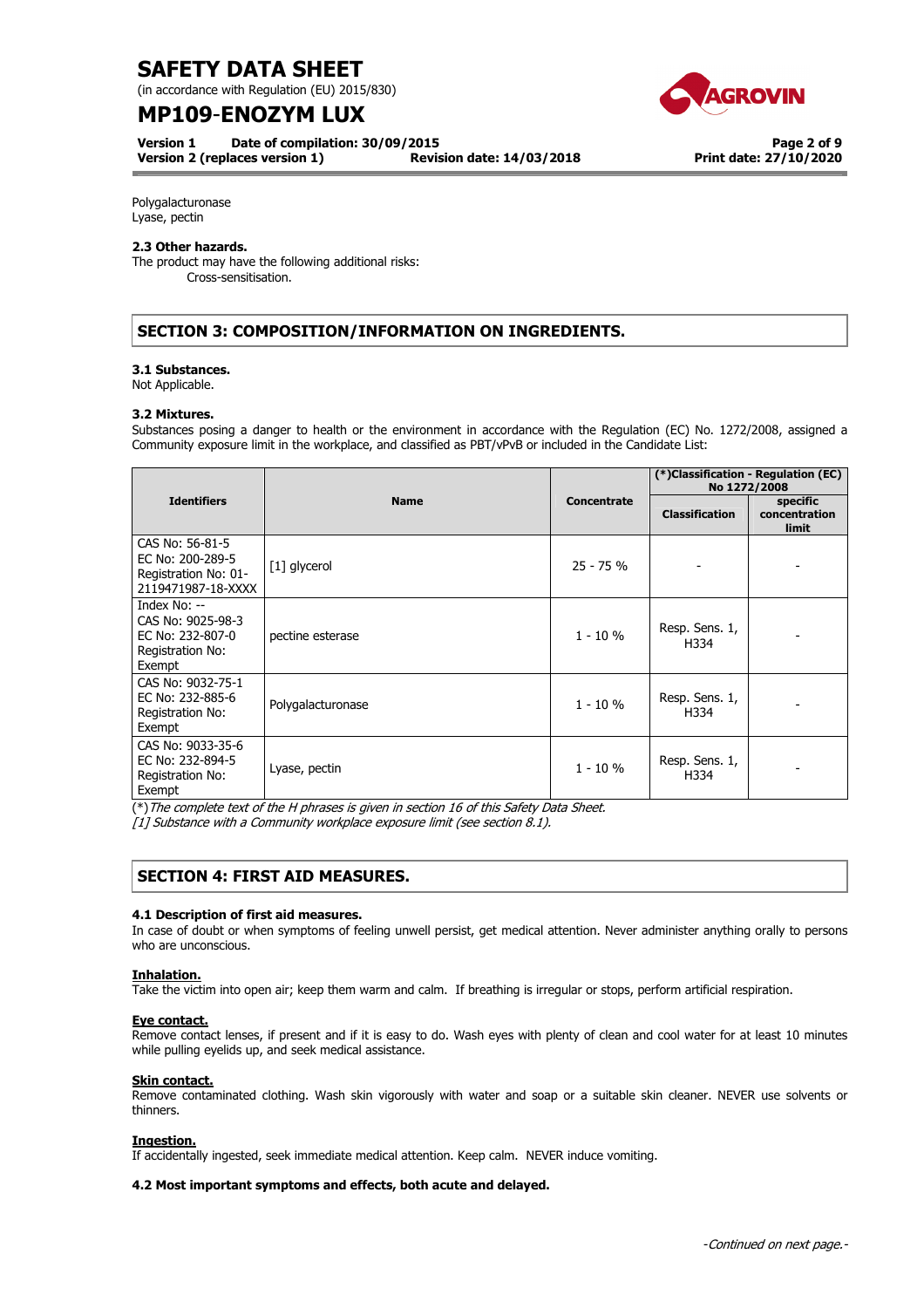(in accordance with Regulation (EU) 2015/830)

## **MP109**-**ENOZYM LUX**

**Version 1 Date of compilation: 30/09/2015** 

**Version 2 (replaces version 1) Revision date: 14/03/2018**

**Page 3 of 9 Print date: 27/10/2020**

It may cause an allergic reaction in the respiratory system. Chronic exposure can lead to asthma.

### **4.3 Indication of any immediate medical attention and special treatment needed.**

In case of doubt or when symptoms of feeling unwell persist, get medical attention. Never administer anything orally to persons who are unconscious. If the person vomits, clear the respiratory tract. Keep the person comfortable. Turn him/her over to the left side and stay there while waiting for medical care.

## **SECTION 5: FIREFIGHTING MEASURES.**

The product does not present any particular risk in case of fire.

### **5.1 Extinguishing media.**

### **Suitable extinguishing media:**

Extinguisher powder or CO2. In case of more serious fires, also alcohol-resistant foam and water spray.

### **Unsuitable extinguishing media:**

Do not use a direct stream of water to extinguish. In the presence of electrical voltage, you cannot use water or foam as extinguishing media.

## **5.2 Special hazards arising from the substance or mixture.**

**Special risks.** 

Fire can cause thick, black smoke. As a result of thermal decomposition, dangerous products can form: carbon monoxide, carbon dioxide. Exposure to combustion or decomposition products can be harmful to your health.

### **5.3 Advice for firefighters.**

Use water to cool tanks, cisterns, or containers close to the heat source or fire. Take wind direction into account. Prevent the products used to fight the fire from going into drains, sewers, or waterways.

### **Fire protection equipment.**

According to the size of the fire, it may be necessary to use protective suits against the heat, individual breathing equipment, gloves, protective goggles or facemasks, and boots.

## **SECTION 6: ACCIDENTAL RELEASE MEASURES.**

### **6.1 Personal precautions, protective equipment and emergency procedures.**

For exposure control and individual protection measures, see section 8.

### **6.2 Environmental precautions.**

Prevent the contamination of drains, surface or subterranean waters, and the ground.

### **6.3 Methods and material for containment and cleaning up.**

Contain and collect spillage with inert absorbent material (earth, sand, vermiculite, Kieselguhr...) and clean the area immediately with a suitable decontaminant.

Deposit waste in closed and suitable containers for disposal, in compliance with local and national regulations

## **6.4 Reference to other sections.**

For exposure control and individual protection measures, see section 8. For later elimination of waste, follow the recommendations under section 13.

## **SECTION 7: HANDLING AND STORAGE.**

## **7.1 Precautions for safe handling.**

For personal protection, see section 8.

In the application area, smoking, eating, and drinking must be prohibited.

Follow legislation on occupational health and safety.

Never use pressure to empty the containers. They are not pressure-resistant containers. Keep the product in containers made of a material identical to the original.

### **7.2 Conditions for safe storage, including any incompatibilities.**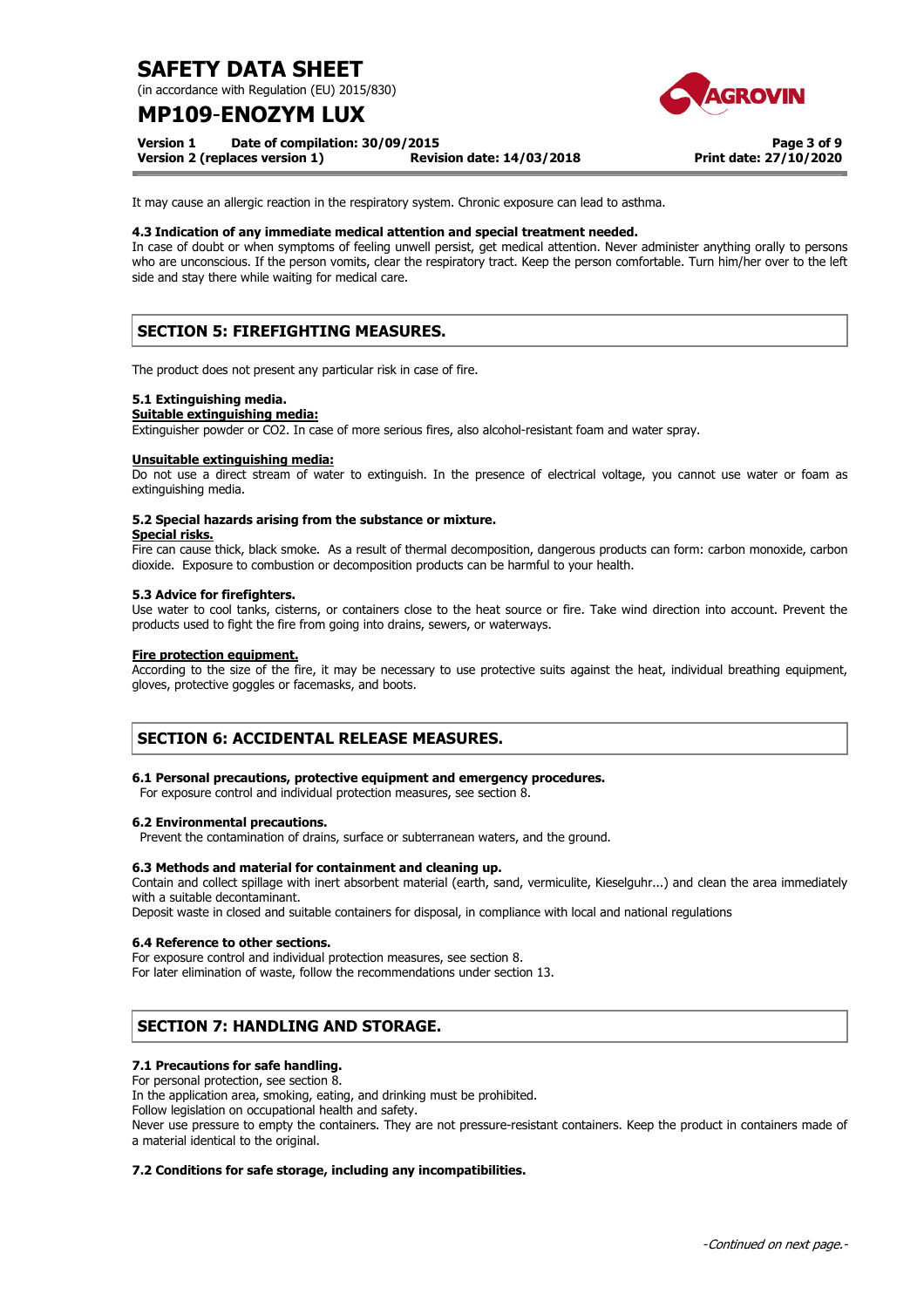(in accordance with Regulation (EU) 2015/830)

## **MP109**-**ENOZYM LUX**

**Version 1 Date of compilation: 30/09/2015** 

**Version 2 (replaces version 1) Revision date: 14/03/2018**

**Page 4 of 9 Print date: 27/10/2020**

Store according to local legislation. Observe indications on the label. Store the containers between 5 and 25° C, in a dry and well-ventilated place, far from sources of heat and direct solar light. Keep far away from ignition points. Keep away from oxidising agents and from highly acidic or alkaline materials. Do not smoke. Prevent the entry of non-authorised persons. Once the containers are open, they must be carefully closed and placed vertically to prevent spills. The product is not affected by Directive 2012/18/EU (SEVESO III).

## **7.3 Specific end use(s).**

Oenological enzyme

## **SECTION 8: EXPOSURE CONTROLS/PERSONAL PROTECTION.**

## **8.1 Control parameters.**

Work exposure limit for:

| <b>Name</b> | <b>CAS No.</b> | Country                              | <b>Limit value</b> | ppm | mg/m <sup>3</sup>                             |
|-------------|----------------|--------------------------------------|--------------------|-----|-----------------------------------------------|
|             | $56 - 81 - 5$  | United                               | <b>Eight hours</b> |     | 10                                            |
|             |                | Kingdom $\lceil 1 \rceil$            | <b>Short term</b>  |     |                                               |
|             |                | United States<br>$[2]$ (Cal/OSHA)    | <b>Eight hours</b> |     | 10 (Total dust)<br>5 (Respirable<br>fraction) |
| glycerol    |                |                                      | <b>Short term</b>  |     |                                               |
|             |                | <b>United States</b><br>$[3]$ (OSHA) | <b>Eight hours</b> |     | 15 (Total dust)<br>5 (Respirable<br>fraction) |
|             |                |                                      | <b>Short term</b>  |     |                                               |

[1] According Limit Value (IOELV) list in 2nd Indicative Occupational Exposure adobted by Health and Safety Executive.

[2] California Division of Occupational Safety and Health (Cal/OSHA) Permissible Exposure Limits (PELs).

[3] Occupational Safety and Health Administration, United States Department of Labor. Permissible Exposure limits (PELs), California Division of Occupational Safety and Health (Cal/OSHA) Permissible Exposure Limits (PELs).

The product does NOT contain substances with Biological Limit Values.

Concentration levels DNEL/DMEL:

| <b>Name</b>      | <b>DNEL/DMEL</b> | <b>Type</b>                          | <b>Value</b>         |
|------------------|------------------|--------------------------------------|----------------------|
| glycerol         | <b>DNEL</b>      | Inhalation, Long-term, Local effects | 56                   |
| CAS No: 56-81-5  | (Workers)        |                                      | (mg/m <sup>3</sup> ) |
| EC No: 200-289-5 |                  |                                      |                      |

DNEL: Derived No Effect Level, level of exposure to the substance below which adverse effects are not anticipated. DMEL: Derived Minimal Effect Level, exposure level corresponding to a low risk, that risk should be considered a tolerable minimum.

## **8.2 Exposure controls.**

## **Measures of a technical nature:**

Provide adequate ventilation, which can be achieved by using good local exhaust-ventilation and a good general exhaust system.

| <b>Concentration:</b>        | 100 %                                                                                                                                                                                                                        |  |
|------------------------------|------------------------------------------------------------------------------------------------------------------------------------------------------------------------------------------------------------------------------|--|
| Uses:                        | Enzymatical treatment used in enology industry.                                                                                                                                                                              |  |
| <b>Breathing protection:</b> |                                                                                                                                                                                                                              |  |
|                              | If the recommended technical measures are observed, no individual protection equipment is necessary.                                                                                                                         |  |
| <b>Hand protection:</b>      |                                                                                                                                                                                                                              |  |
| PPF:<br>Characteristics:     | Protective gloves.<br>«CE» marking, category II.                                                                                                                                                                             |  |
| CEN standards:               | EN 374-1, En 374-2, EN 374-3, EN 420                                                                                                                                                                                         |  |
| Maintenance:                 | Keep in a dry place, away from any sources of heat, and avoid exposure to sunlight as much as possible.<br>Do not make any changes to the gloves that may alter their resistance, or apply paints, solvents or<br>adhesives. |  |
| Observations:                | Gloves should be of the appropriate size and fit the user's hand well, not being too loose or too tight.<br>Always use with clean, dry hands.                                                                                |  |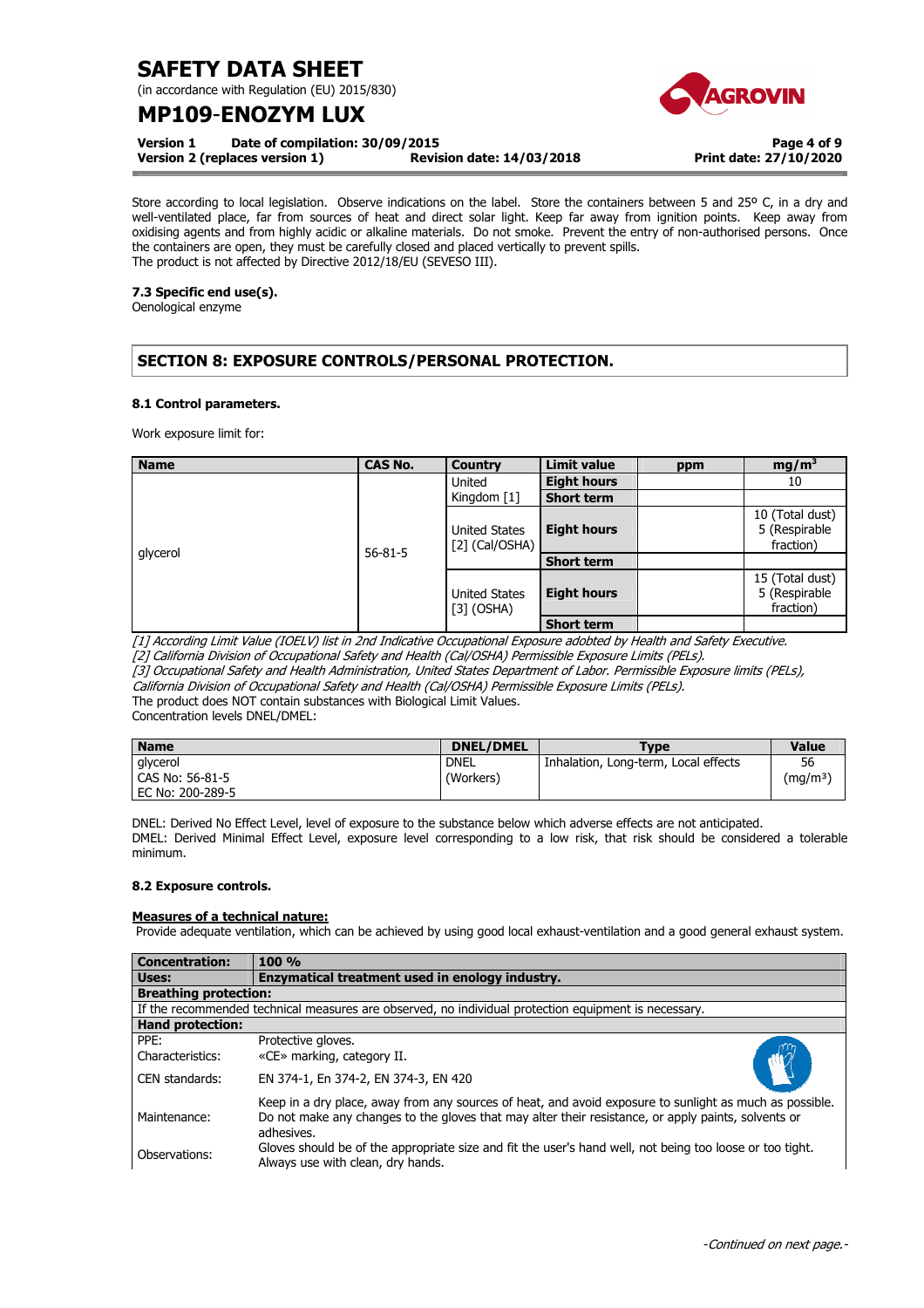(in accordance with Regulation (EU) 2015/830)

## **MP109**-**ENOZYM LUX**



**Version 1 Date of compilation: 30/09/2015** 

**Version 2 (replaces version 1)** 

**Page 5 of 9 Print date: 27/10/2020**

| Material:                | Breakthrough time<br>Material thickness<br>0,35<br>PVC (polyvinyl chloride)<br>>480<br>$(mm)$ :<br>(min.):                                                                                                                                                         |  |  |  |  |
|--------------------------|--------------------------------------------------------------------------------------------------------------------------------------------------------------------------------------------------------------------------------------------------------------------|--|--|--|--|
| <b>Eye protection:</b>   |                                                                                                                                                                                                                                                                    |  |  |  |  |
| PPE:<br>Characteristics: | Face shield.<br>«CE» marking, category II. Face and eye protector against splashing liquid.                                                                                                                                                                        |  |  |  |  |
| CEN standards:           | EN 165, EN 166, EN 167, EN 168                                                                                                                                                                                                                                     |  |  |  |  |
| Maintenance:             | Visibility through lenses should be ideal. Therefore, these parts should be cleaned daily. Protectors should<br>be disinfected periodically following the manufacturer's instructions. Make sure that mobile parts move<br>smoothly.                               |  |  |  |  |
| Observations:            | Face shields should offer a field of vision with a dimension in the central line of, at least, 150 mm<br>vertically once attached to the frame.                                                                                                                    |  |  |  |  |
| <b>Skin protection:</b>  |                                                                                                                                                                                                                                                                    |  |  |  |  |
| PPE:                     | Protective clothing.                                                                                                                                                                                                                                               |  |  |  |  |
| Characteristics:         | «CE» marking, category II. Protective clothing should not be too tight or loose in<br>order not to obstruct the user's movements.                                                                                                                                  |  |  |  |  |
| CEN standards:           | FN 340                                                                                                                                                                                                                                                             |  |  |  |  |
| Maintenance:             | In order to quarantee uniform protection, follow the washing and maintenance instructions provided by<br>the manufacturer.                                                                                                                                         |  |  |  |  |
| Observations:            | The protective clothing should offer a level of comfort in line with the level of protection provided in<br>terms of the hazard against which it protects, bearing in mind environmental conditions, the user's level<br>of activity and the expected time of use. |  |  |  |  |
| PPE:                     | Work footwear.                                                                                                                                                                                                                                                     |  |  |  |  |
| Characteristics:         | «CE» marking, category II.                                                                                                                                                                                                                                         |  |  |  |  |
| CEN standards:           | EN ISO 13287, EN 20347                                                                                                                                                                                                                                             |  |  |  |  |
| Maintenance:             | This product adapts to the first user's foot shape. That is why, as well as for hygienic reasons, it should<br>not be used by other people.                                                                                                                        |  |  |  |  |
| Observations:            | Work footwear for professional use includes protection elements aimed at protecting users against any<br>injury resulting from an accident                                                                                                                         |  |  |  |  |

## **SECTION 9: PHYSICAL AND CHEMICAL PROPERTIES.**

## **9.1 Information on basic physical and chemical properties.**

Appearance:Granulated of typical colour. Colour: N.A./N.A. Odour:N.A./N.A. Odour threshold:N.A./N.A. pH:7 Melting point:N.A./N.A. Boiling Point: N.A./N.A. Flash point:  $> 60$  °C Evaporation rate: N.A./N.A. Inflammability (solid, gas): N.A./N.A. Lower Explosive Limit: 60 gr/m3 Upper Explosive Limit: N.A./N.A. Vapour pressure: N.A./N.A. Vapour density:N.A./N.A. Relative density:0.525 - 0.585 Solubility:N.A./N.A. Liposolubility: N.A./N.A. Hydrosolubility: 200 g/l Partition coefficient (n-octanol/water): N.A./N.A. Auto-ignition temperature: N.A./N.A. Decomposition temperature: N.A./N.A. Viscosity: N.A./N.A. Explosive properties: N.A./N.A. Oxidizing properties: N.A./N.A. N.A./N.A.= Not Available/Not Applicable due to the nature of the product

## **9.2 Other information.**

Dropping point: N.A./N.A. Blink: N.A./N.A. Kinematic viscosity: N.A./N.A. N.A./N.A.= Not Available/Not Applicable due to the nature of the product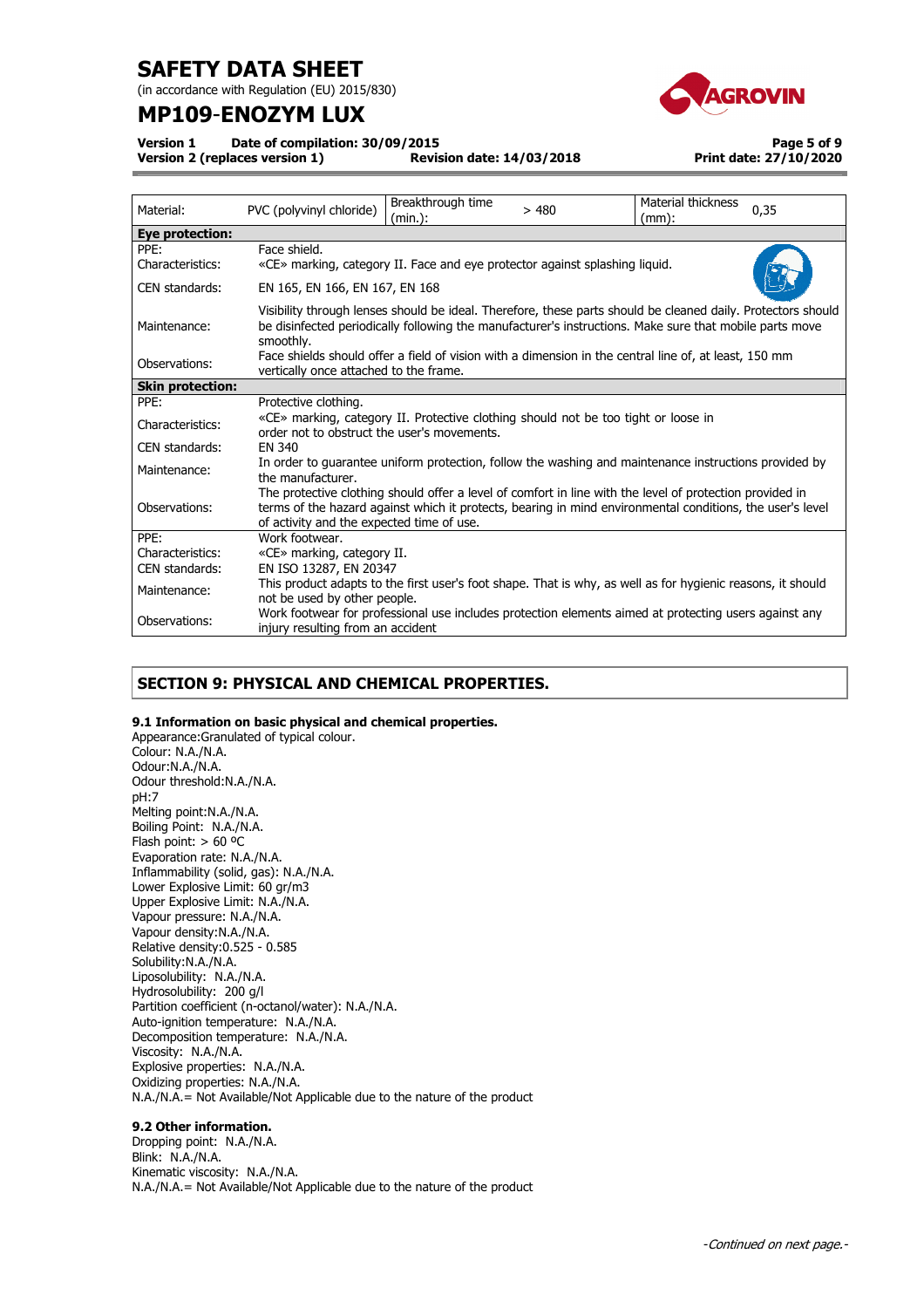(in accordance with Regulation (EU) 2015/830)

## **MP109**-**ENOZYM LUX**

**Version 1 Date of compilation: 30/09/2015 Version 2 (replaces version 1) Revision date: 14/03/2018**

**Page 6 of 9 Print date: 27/10/2020**

## **SECTION 10: STABILITY AND REACTIVITY.**

### **10.1 Reactivity.**

The product does not present hazards by their reactivity.

### **10.2 Chemical stability.**

Unstable in contact with:

- Acids.
- Bases.
- Oxidizing agents.

### **10.3 Possibility of hazardous reactions.**

At high temperatures can occur pyrolysis and dehydrogenation. In certain conditions this may cause a polymerization reaction.

### **10.4 Conditions to avoid.**

Avoid the following conditions:

- Heating.
- High temperature.
- Contact with incompatible materials.

### **10.5 Incompatible materials.**

- Avoid the following materials:
- Acids.
- Bases.
- Oxidizing agents.

## **10.6 Hazardous decomposition products.**

Depending on conditions of use, can be generated the following products:

- COx (carbon oxides).
- Organic compounds.

In case of fire, dangerous decomposition products can be generated, such as carbon monoxide and dioxide and nitrogen fumes and oxides.

## **SECTION 11: TOXICOLOGICAL INFORMATION.**

### **11.1 Information on toxicological effects.**

There are no tested data available on the product.

a) acute toxicity; Not conclusive data for classification.

b) skin corrosion/irritation; Not conclusive data for classification.

c) serious eye damage/irritation;

Not conclusive data for classification.

d) respiratory or skin sensitisation; Product classified: Respiratory sensitiser, Category 1: May cause allergy or asthma symptoms or breathing difficulties if inhaled.

e) germ cell mutagenicity; Not conclusive data for classification.

f) carcinogenicity; Not conclusive data for classification.

g) reproductive toxicity; Not conclusive data for classification.

h) STOT-single exposure;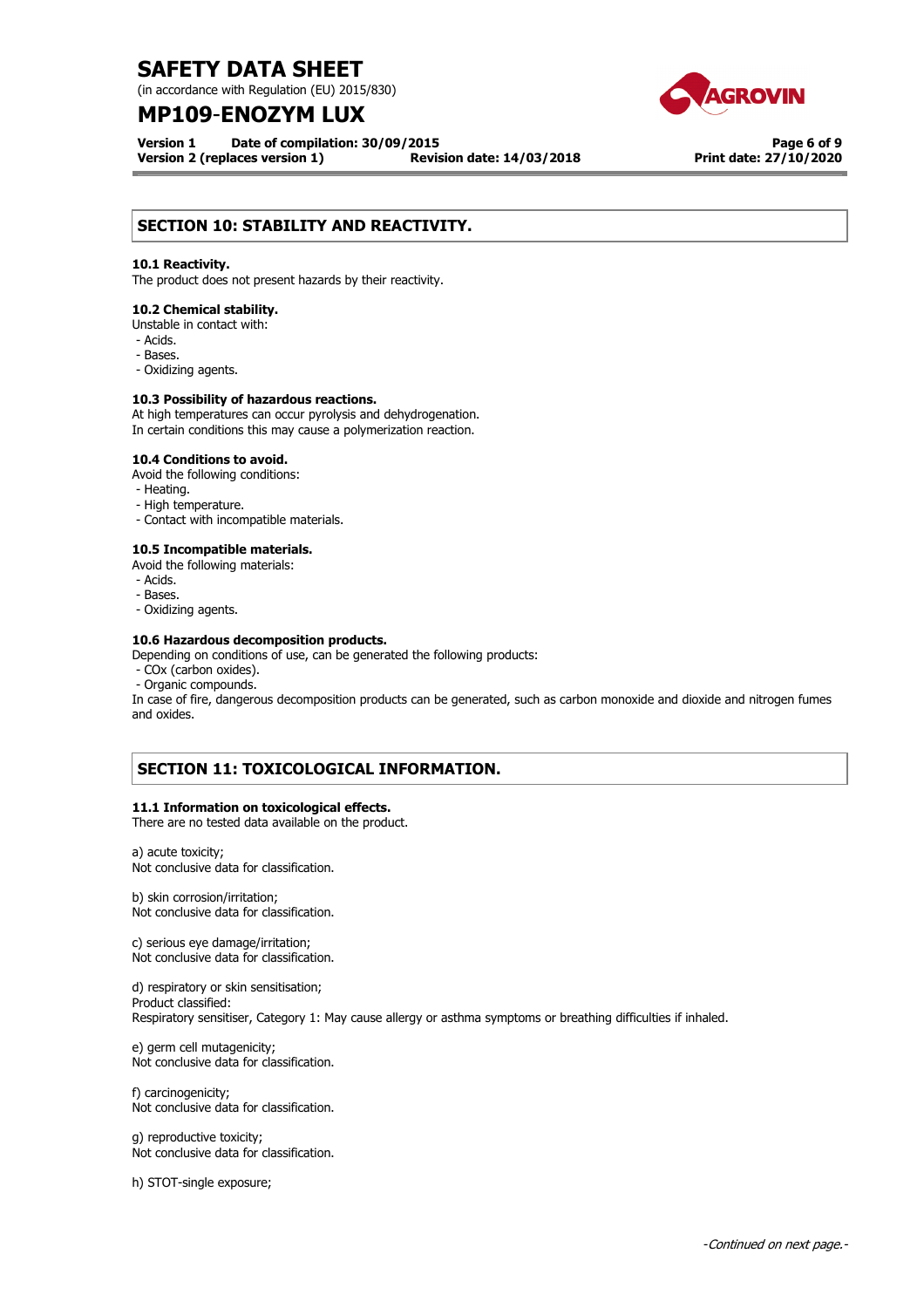(in accordance with Regulation (EU) 2015/830)

# **MP109**-**ENOZYM LUX**

**Version 1 Date of compilation: 30/09/2015** 

**Version 2 (replaces version 1) Revision date: 14/03/2018**



**Page 7 of 9 Print date: 27/10/2020**

Not conclusive data for classification.

i) STOT-repeated exposure; Not conclusive data for classification.

j) aspiration hazard; Not conclusive data for classification.

## **SECTION 12: ECOLOGICAL INFORMATION.**

## **12.1 Toxicity.**

No information is available regarding the ecotoxicity of the substances present.

## **12.2 Persistence and degradability.**

No information is available regarding the biodegradability of the substances present. No information is available on the degradability of the substances present.No information is available about persistence and degradability of the product.

### **12.3 Bioaccumulative potential.**

## **Information about the bioaccumulation of the substances present.**

| <b>Name</b>     |                  | <b>Bioaccumulation</b> |            |                          |              |
|-----------------|------------------|------------------------|------------|--------------------------|--------------|
|                 |                  | <b>Log Pow</b>         | <b>BCF</b> | <b>NOECs</b>             | <b>Level</b> |
| glycerol        |                  | $-1,76$                | ۰.         | $\overline{\phantom{0}}$ | Very low     |
| CAS No: 56-81-5 | EC No: 200-289-5 |                        |            |                          |              |

## **12.4 Mobility in soil.**

No information is available about the mobility in soil. The product must not be allowed to go into sewers or waterways. Prevent penetration into the ground.

## **12.5 Results of PBT and vPvB assessment.**

No information is available about the results of PBT and vPvB assessment of the product.

### **12.6 Other adverse effects.**

No information is available about other adverse effects for the environment.

## **SECTION 13: DISPOSAL CONSIDERATIONS.**

### **13.1 Waste treatment methods.**

Do not dump into sewers or waterways. Waste and empty containers must be handled and eliminated according to current, local/national legislation.

Follow the provisions of Directive 2008/98/EC regarding waste management.

## **SECTION 14: TRANSPORT INFORMATION.**

Transportation is not dangerous. In case of road accident causing the product's spillage, proceed in accordance with point 6.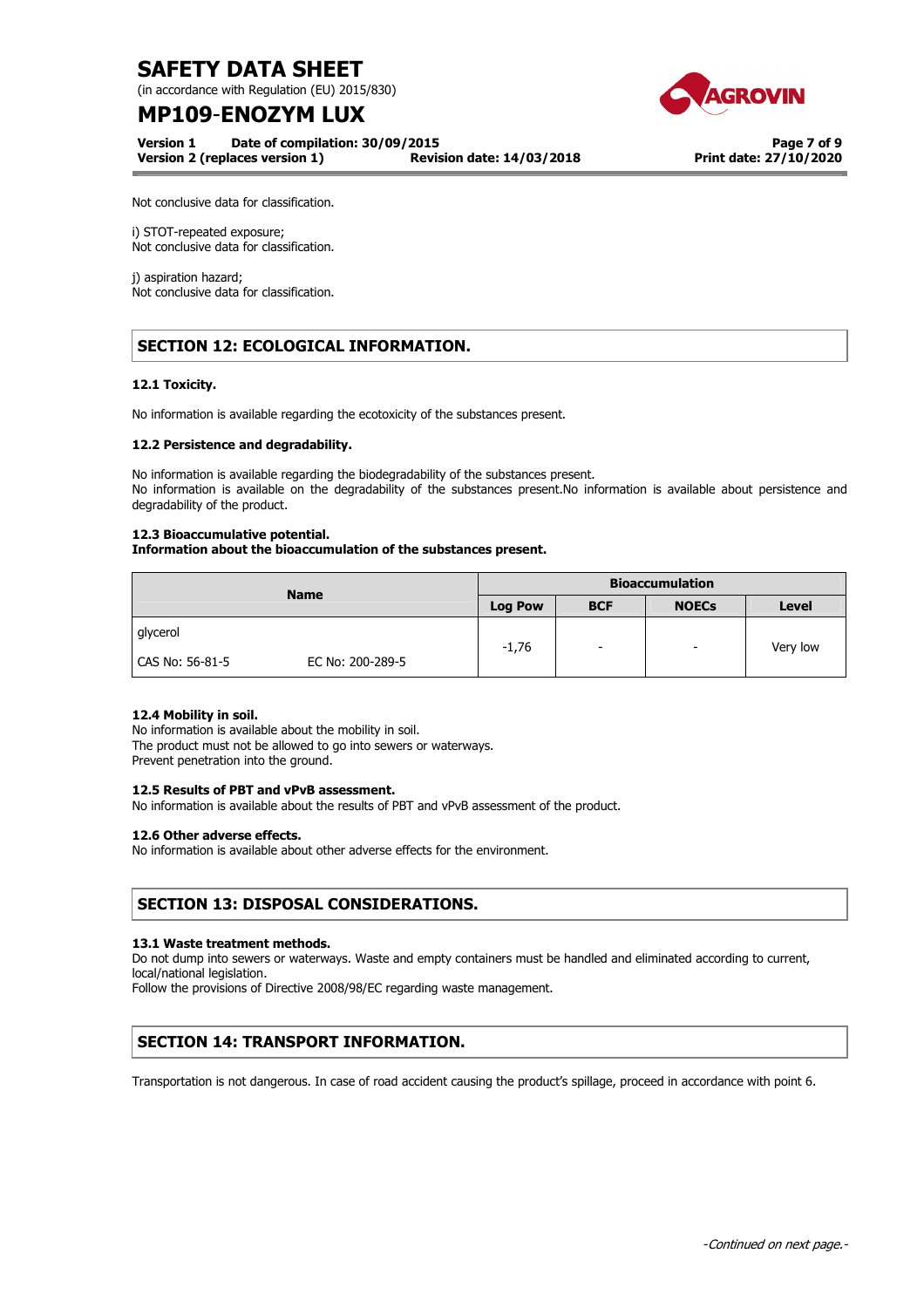(in accordance with Regulation (EU) 2015/830)

## **MP109**-**ENOZYM LUX**

**Version 1 Date of compilation: 30/09/2015 Version 2 (replaces version 1) Revision date: 14/03/2018**

**Page 8 of 9 Print date: 27/10/2020**

## **14.1 UN number.**

Transportation is not dangerous.

### **14.2 UN proper shipping name.**

Description: ADR: Not classified as hazardous for transport. IMDG: Not classified as hazardous for transport. ICAO/IATA: Not classified as hazardous for transport.

## **14.3 Transport hazard class(es).**

Transportation is not dangerous.

#### **14.4 Packing group.**

Transportation is not dangerous.

### **14.5 Environmental hazards.**

Transportation is not dangerous.

### **14.6 Special precautions for user.**

Transportation is not dangerous.

### **14.7 Transport in bulk according to Annex II of MARPOL and the IBC Code.**

Transportation is not dangerous.

## **SECTION 15: REGULATORY INFORMATION.**

### **15.1 Safety, health and environmental regulations/legislation specific for the substance or mixture.**

The product is not affected by the Regulation (EC) No 1005/2009 of the European Parliament and of the Council of 16 September 2009 on substances that deplete the ozone layer.

The product is not affected by Directive 2012/18/EU (SEVESO III).

The product is not affected by Regulation (EU) No 528/2012 concerning the making available on the market and use of biocidal products.

The product is not affected by the procedure established Regulation (EU) No 649/2012, concerning the export and import of dangerous chemicals.

### **15.2 Chemical safety assessment.**

No Chemical Safety Assessment has been carried out for this substance/mixture by the supplier.

## **SECTION 16: OTHER INFORMATION.**

Complete text of the H phrases that appear in section 3:

H334 May cause allergy or asthma symptoms or breathing difficulties if inhaled.

Classification codes:

Resp. Sens. 1 : Respiratory sensitiser, Category 1

Changes regarding to the previous version:

- Changes in the information of the supplier (SECTION 1.3).

- Addition of precautionary statements/hazard statements/pictograms/signal word (SECTION 2.2).
- Modifications in the first aid measures (SECTION 4.1).
- Modification in the values of the physical and chemical properties (SECTION 9).
- Addition of classification ADR/IMDG/ICAO/IATA/RID (SECTION 14).